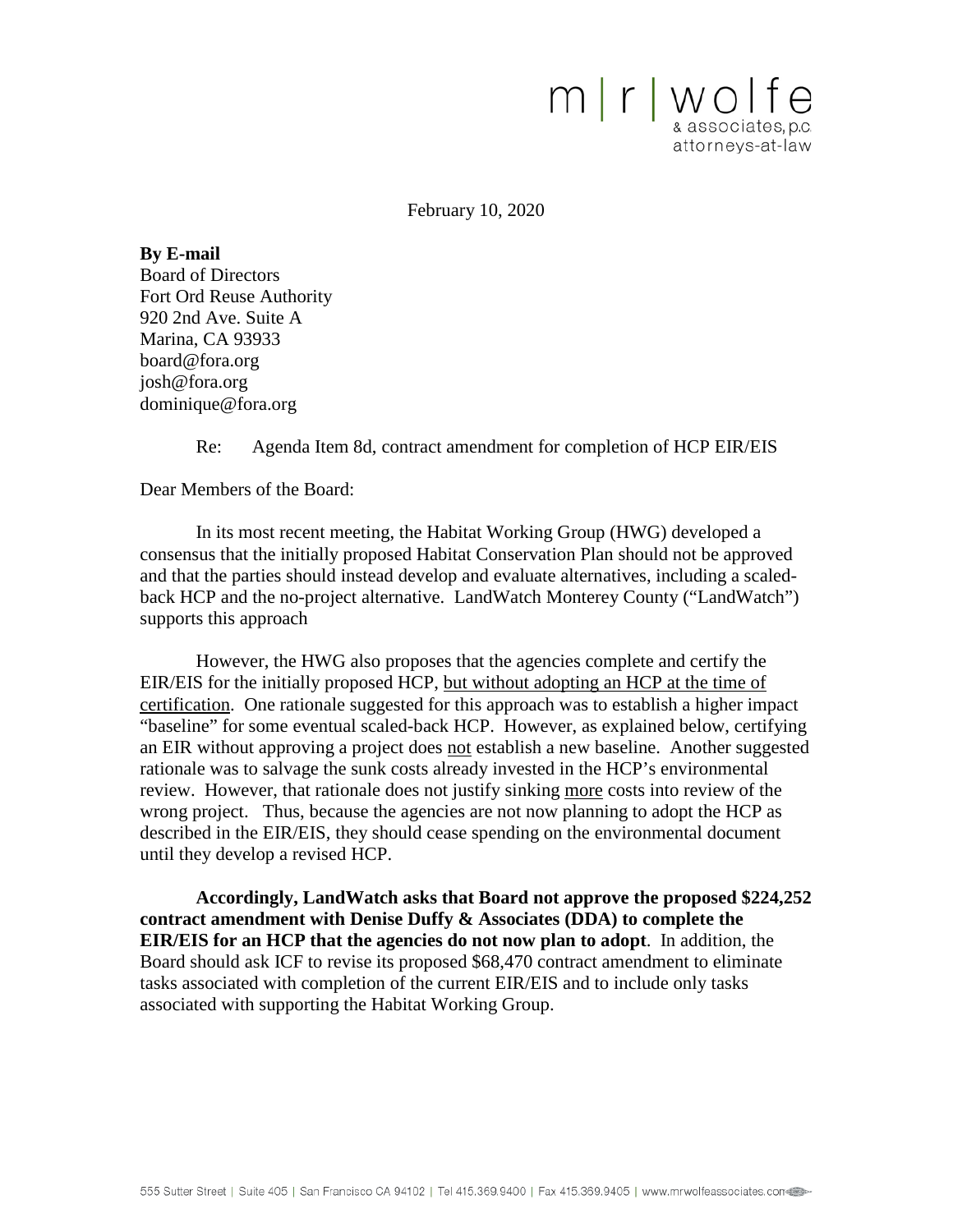## **1. Certifying the HCP's EIR/EIS now but without approving the HCP will not establish the "baseline" for environmental review of a future HCP.**

Where an agency has certified an EIR and approved a specific project, it may sometimes take advantage of CEQA's provision for a "subsequent EIR" (SEIR) in which the scope of review is limited to the effects of the changes to the project. (CEQA, § 21166.) In effect, the "baseline" for the SEIR would not be existing environmental conditions, as is typical for an EIR, but the conditions that would have obtained if the prior project were implemented. However, using a "prior project" baseline instead of the "existing conditions" baseline would not be an option for a future HCP if the agencies do not actually adopt the proposed HCP when they certify the EIR/EIS. This is because CEQA's section 21166 SEIR provisions do not come into play unless the agency has approved the prior project and the time period for challenging the initial EIR under CEQA section 2[1](#page-1-0)177 has run.<sup>1</sup> Thus, completing the existing EIR/EIS without approving the HCP it describes will not allow the agencies to proceed later with an SEIR.

Furthermore, when an agency makes changes to a plan, unlike when it approves changes to a previously approved development project, the revised plan must be evaluated with an "existing conditions" baseline, not with a "prior project" baseline.<sup>[2](#page-1-1)</sup>

And *Temecula Band of Luiseno Mission Indians v. Rancho California Water Dist*. (1996) 43 Cal.App.4th 425, 437 holds: "'[i]f the statute of limitations has run on the previous approval, any challenge to the determination to change the project is limited to the legality of the agency's decision about whether to require a subsequent or supplemental EIR, or subsequent negative declaration, and the underlying EIR or negative declaration may not be attacked. (2 Kostka & Zischke, Practice Under the Cal. Environmental Quality Act (Cont.Ed.Bar 1993) § 23.26, p. 942).'"

<span id="page-1-1"></span><sup>2</sup> *Environmental Planning & Information Council v. County of El Dorado* (1982) 131 Cal.App.3d 350, 351 [error to conclude there would be no impacts simply because new plan permits less development than old plan]; *Christward Ministry v. Superior Court* (1986) 184 Cal.App.3d 180, 190–191 [comparison of what was possible under old plan and amended plan is "illusory"]; *Woodward Park Homeowners Assn., Inc. v. City of Fresno* (2007) 150 Cal.App.4th 683, 707 [error to use prior plan as baseline for review of new plan; baseline for revised plan must be existing conditions]; *City of Carmel–by–the– Sea v. Board of Supervisors* (1986) 183 Cal.App.3d 229, 246; ; *St. Vincent's School for Boys, Catholic Charities CYO v. City of San Rafael* (2008) 161 Cal.App.4th 989, 1005– 1006.

<span id="page-1-0"></span> <sup>1</sup> *Fund for Environmental Defense v. County of Orange* (1988) 204 Cal.App.3d 1538, 1544 holds: "'[S]ection 21166 comes into play precisely because in-depth review has already occurred, the time for challenging the sufficiency of the original EIR has long since expired  $(\S 21167, \text{subd. (c)})$ , and the question is whether circumstances have *changed* enough to justify *repeating* a substantial portion of the process.'"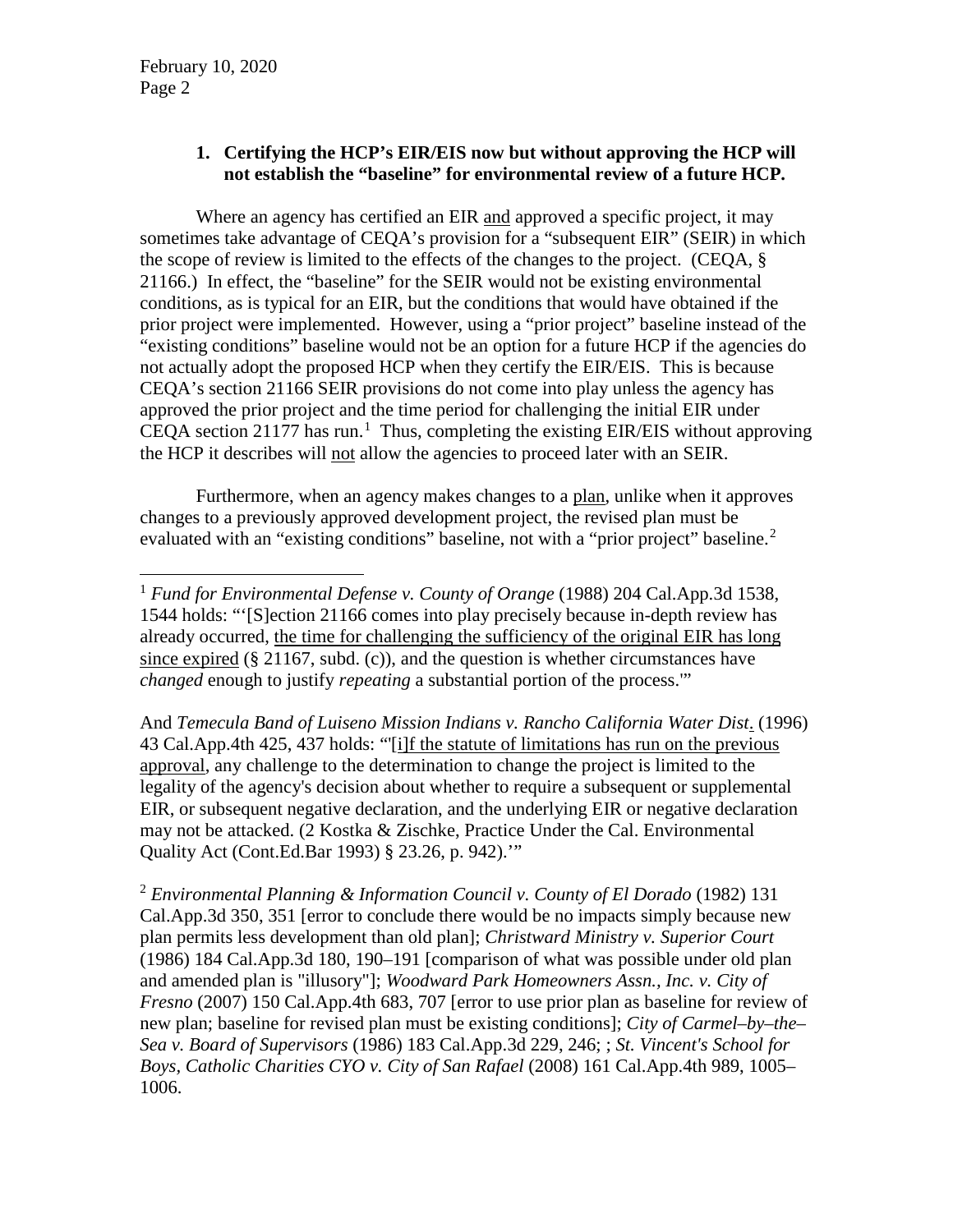February 10, 2020 Page 3

CEQA allows agencies to use the "approved project" baseline only if the previous EIR was for a specific development project, typically where development rights had vested.<sup>[3](#page-2-0)</sup> The HCP EIR/EIS is a "plan" or "program" EIR, not a "project" EIR. So even if the agencies adopted the proposed HCP now, they would still need to use an existing conditions baseline if they later approve a revised HCP.

## **2. If the agencies change the HCP, they will need to revise the current EIR/EIS, so there is no point in completing it now.**

An EIR must accurately and consistently describe the project under review.<sup>[4](#page-2-1)</sup> If the agencies decide to adopt an HCP that differs from the currently proposed HCP, they will likely need to revise the project description and recirculate the revised EIR/EIS for public comments.<sup>[5](#page-2-2)</sup> There is no point in completing responses to comments on the current HCP if the agencies will ultimately have to respond to a different set of comments about a different HCP.

Even if the agencies decide to adopt the currently proposed HCP with only minor modifications that do not trigger recirculation, it will still be necessary to reflect those modifications in the EIR/EIS before certifying it. In short, there is no point in completing a final EIR/EIS for the currently proposed HCP.

<span id="page-2-0"></span> <sup>3</sup> *Benton v. Board of Supervisors* (1991) 226 Cal.App.3d 1467, 1477 distinguishes *Christward Ministry, City of Carmel-by-the-Sea, and Environmental Planning and Information Center*: "In none of the cited cases had the projects in question undergone an earlier, final CEQA review. None involved permits that had already been issued or rights that had vested by the time the board made its decision. These cases do not involve the modification of an earlier permit which had become final, and on which CEQA review had been completed. In our case, the actual physical environment includes that which Whitbread has a legal right to build under permits which have already been issued and on which construction has already begun." (*See also*, *Temecula Band of Luiseno Mission Indians v. Rancho California Water Dist.* (1996) 43 Cal.App.4th 425, 437 [approving 21166 review for previously approved water supply project, citing with approval *Benton's* discussion of the limited circumstances in which 21166 applies]; *Sierra Club v. City of Orange* (2008) 163 Cal.App.4th 523, 543 [allowing 21166 "with-project" baseline only for the parcel SH2PC on which development of a planned community had already been approved after a project-level EIR, citing *Benton* and *Temecula*].

<span id="page-2-1"></span><sup>4</sup> *Washoe Meadows Community v. Department of Parks & Recreation* (2017) 17 Cal.App.5th 277 [setting aside EIR for failure to identify the project actually proposed, even though the final EIR identified that project]; *County of Inyo [v. City of Los Angeles](https://1.next.westlaw.com/Link/Document/FullText?findType=Y&serNum=1977103331&pubNum=0000226&originatingDoc=Ibc446d20ca6811e7929ecf6e705a87cd&refType=RP&fi=co_pp_sp_226_192&originationContext=document&transitionType=DocumentItem&contextData=(sc.DocLink)#co_pp_sp_226_192)* [\(1977\) 71 Cal.App.3d 185, 192–193](https://1.next.westlaw.com/Link/Document/FullText?findType=Y&serNum=1977103331&pubNum=0000226&originatingDoc=Ibc446d20ca6811e7929ecf6e705a87cd&refType=RP&fi=co_pp_sp_226_192&originationContext=document&transitionType=DocumentItem&contextData=(sc.DocLink)#co_pp_sp_226_192) [project description must be accurate and stable].

<span id="page-2-2"></span> $5$  14 CCR §15088.5(a) [recirculation required for significant new information].